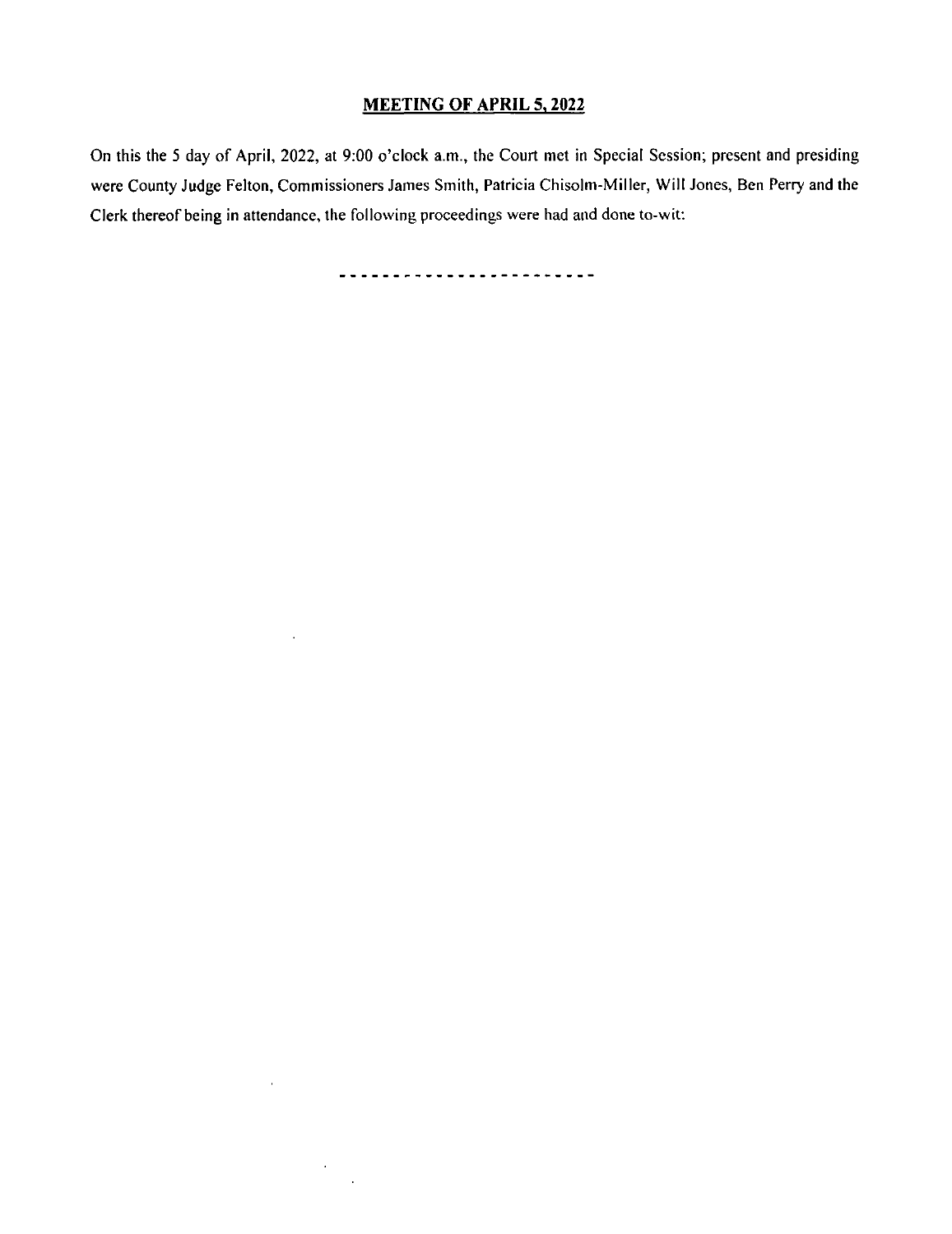## NOTICE OF MEETING OF THE MCLENNAN COUNTY COMMISSIONERS COURT

NOTICE IS HEREBY GIVEN that, in accordance with the Government Code, Chapter 551, ( known as the Open Meetings Act), as amended, a regular meeting of Commissioners' Court, the governing body of McLennan County, will be held on Tuesday, the 5th day of April, 2022 at 9:00 o'clock a.m. in the Commissioners' Courtroom, 1st Floor, West Wing, McLennan County Courthouse, 501 Washington, City of Waco, Texas, at which time, the subjects below will be considered and potentially acted upon.

VIDEOCONFERENCE NOTICE: A quorum of Commissioners Court will meet in person in the Commissioners' Courtroom. A limited number of the Court Members may attend remotely pursuant to Texas Government Code, Section 551. 127

The opportunity to view and hear the meeting as well as the process if one wishes to address the Commissioners Court remotely is available at: https://tx-mclennancounty.civicplus.com/1121/Commissioners-Court-Online-Meeting-Infor

#### AGENDA

- A. Proof of Posting of Notice
- B. Moment of Silence/ Invocation and Pledge
- C. Public Comments
- D. Proclamations/ Resolutions:
	- I. Proclamation Acknowledging the Month of April 2022 as Drive Electric Earth Month
	- 2. Proclamation Recognizing the Week of the Young Child
	- 3. Proclamation Recognizing the 2022 McLennan Community College Men's Basketball Team Northern Texas Junior College Athletic Conference Champions& Congratulating Coach Kevin Gill as NTJCAC Coach of the Year

## E. Consent Agenda:

- 1. Approval of Minutes of Prior Meeting(s); Recording into the Court Minutes of Previously Approved Documents; Recordation of Items Not Requiring Court Action
	- a. Recording of Beneficiary Agreement with China Spring Volunteer Fire Department( re: American Rescue Plan Act Funding)
	- b. Recording of Beneficiary Agreement with Elk Volunteer Fire Department (re: American Rescue Plan Act Funding)
	- c. Recording of Fifth Amended Industrial Development Grant Program
	- d. Recording of Interlocal Cooperation Agreement with Bell County( re: Housing and Care of Inmates)
	- e. Recording of Interlocal Cooperation Agreement with Coryell County( re: Housing and Care of Inmates)
	- f. Recording of Beneficiary Agreement with Tehuanaca Creek Water Improvement District ( re: American Rescue Plan Act Funding)
	- g. Recording of Beneficiary Agreement with Riesel Volunteer Fire Department( re: American Rescue Plan Act Funding)
	- h. Recording of Beneficiary Agreement with Robinson Volunteer Fire Department (re: American Rescue Plan Act Funding)
	- i. Recording of Beneficiary Agreement with Bruceville-Eddy Volunteer Fire Department (re: American Rescue Plan Act Funding)
	- j. Recording of Beneficiary Agreement with Greater Waco Sports Commission (re: American Rescue Plan Act Funding)
	- k. Recording of Beneficiary Agreement with Trinity Sports Organization (re: American Rescue Plan Act Funding)
	- I. Recording of Texas PACE Authority Certification of Completion for 514 Austin Avenue, L.P.
	- m. Recording of 2022 2023 Aviation Insurance Policy with Starr Indemnity and Liability Company

## 2. Financial Obligations of McLennan County:

- a. Authorization for County Treasurer to Pay County Checks/ Wire/ Electronic Transfers Issued Since the Last Authorization
- 3. Human Resources/ Salary Matters( Payroll Status Forms or Changes):

## 4. Authorization / Ratification of RFP's, RFQ's, and Bids Advertisements; Publications; Public / Legal Notices

a. Authorization of Publication for Bid 22-006: Roadside Cleaning Assistance

## 5. Travel and Education Requests:

- 6. Recording of Educational Certificates; Recording of Department Head Affidavits; Recording of Departmental Reports; Acceptance or Approval of Official Bonds, Conflict Statements, or Other Such Items Required to be Submitted to the Court by Public Officials:
	- a. County Auditor:
		- 1) Financial and Budget Update/ Presentation
		- 2) Recording of FY 2021 Audit Report for the McLennan County Jail Commissary
	- b. Tax Assessor/ Collector: Recording of Detailed Deposit Distribution Report, February 2022
	- c. Waco-McLennan County Public Health District: Authorization of February Billing / Reports (re: On-Site Sewage Facility O.S. S. F) Program)
	- d. Greater Waco Chamber of Commerce: Recording of inWaco Digital Talent Recruitment Campaign Services Report
	- e. The Cove Heart of Texas, Inc.: Recording of Services Report for February
	- f. McLennan County Historical Commission: Recording of Annual Report
	- g. Recording of Hotel Occupancy Tax Reports, September 2021 February 2022
	- h. Recording of Short-Term Motor Vehicle Rental Tax Reports, September 2021 January 2022
- 7. Burn Ban Approval, Extension, or Termination
- 8. Authorization of McLennan County Credit Card Purchases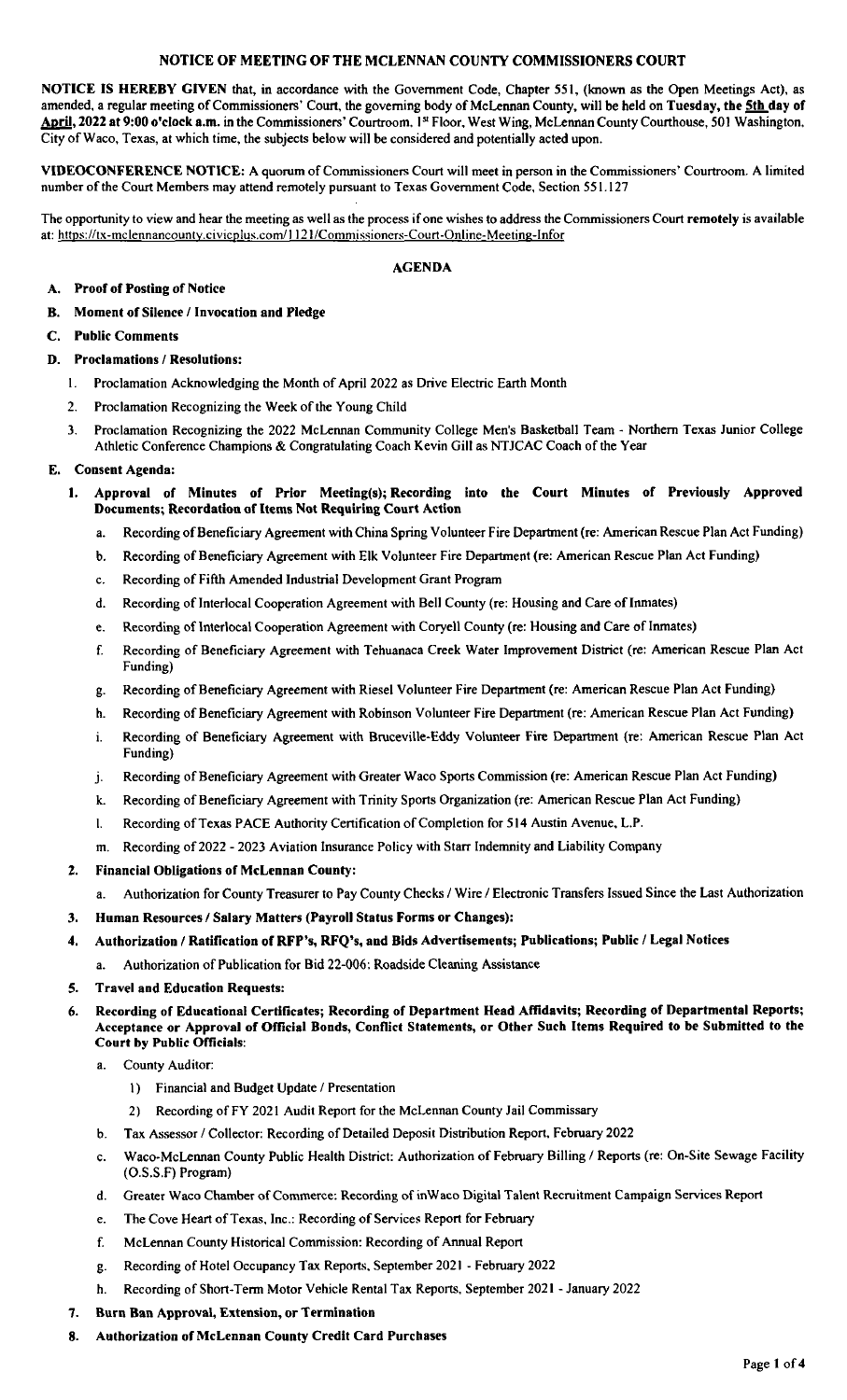# F. Budget, Budget Amendments/ Transfers/ Changes, Additional Revenue Certifications, Expenditure Requests:

- 1. Regarding the FY 22 Budget:
	- a. Texas A&M AgriLife Extension Service
	- b. Commissioners Court
	- c. Constable, Precinct 4
	- d. 414th District Court/ Capital Outlay

## G. Bids, RFP's, RFQ's, Quotations for Goods and Services:

- 1. Discussion and/or Action regarding Bid on Roadside Cleanup
- 2. Authorization of Renewal for Bid 15-017: Printing McLennan County Tax Statements (Peregrine Solutions)
- 3. Authorization of Environmental Consulting Services Proposal: Kleinfelder, Inc. ( re: 415 Columbus Ave / Proposal No.: KNG22P137755)

## H. Contracts, Interlocal Agreements, and Memorandums of Understanding; Purchase, Lease, or Acquisition of Goods, Equipment or Services, including any Financing Thereof:

- 1. Authorization of Lease Agreement with Pitney Bowes (re: Mailing Machine for Auditor's Office)
- 2. Authorization of Services Contract with Cumby Pest Control (re: Various Office)
- 3. Authorization of Interlocal Cooperation Agreement with City of McGregor( re: Road Improvements on Judith Road)
- 4. Ratification of Movement of Equipment Agreement and Data Loss Liability Waiver with Dell EMC( re: Isilon Storage System)

#### 1. Capital Improvement, Repair, Maintenance Projects and Construction Projects:

- 1. Regarding the Mart Water Project Street Repair/ Agreement with the City of Mart: Authorization of Third and Final Payment Request
- 2. Regarding Capital Improvement Projects for the Cameron Park Zoo / Agreement with City of Waco: Authorization of Invoice # 19799( re: Hoofstock Barn)
- 3. Regarding McLennan County Line Road South Creek Crossing Improvements (Bid 21-020) / Construction Agreement with LC Paving& Construction LLC: Authorization of Change Order Number I
- 4. Regarding Speegleville Road Improvement Project (Bid 20-004) / Agreement with Knife River Corporation South: Authorization of Close Out Documents including Certificate of Substantial Completion, Inspection Report, Contractor's Affidavit of Bills Paid, and Project Warranty for General Construction

#### J. Real Estate, Right of Way, and Easements:

- K. Grants/ Grant Proposals:
	- 1. Regarding the U.S. Department of Treasury Coronavirus Local Fiscal Recovery Fund / American Rescue Plan Act (ARPA): Discussion and/or Action regarding Eligible Expenses and/or Funding Guidelines; Reporting Requirements; Funding Requests; Subrecipient/Beneficiary Agreements; Grant Updates/Reports; Any Action Necessary to Comply with Grant Funding; Agreements for Administration of Grant or Consulting Services: related Matters
		- Discussion and/or Action on ARPA Funding Requests and/or Related Agreements:
			- I) Texas State Technical College Training Center
			- 2) Mart Volunteer Fire Department
		- b. Regarding the Professional Consulting Contract with Lockwood, Andrews, & Newnam. Inc.: Authorization of Professional Services Invoice / Invoice No. 130-11088-000 - 4
		- c. Authorization of McLennan County Recovery Plan / State and Local Fiscal Recovery Funds 2021 and 1st Quarter 2022 Report
	- 2. Regarding the Bipartisan Infrastructure Law: Discussion and/or Action on Funding Guidelines/Opportunities; Eligible Projects/Programs, related matters
	- 3. Regarding the Bureau of Reclamation WaterSMART Grant/ Short Form of Agreement for Professional Services with Lockwood, Andrews, & Newnam, Inc.: Authorization of Professional Services Invoice / Invoice No. 130-11078-000 - 5

#### L. Department/Office-Specific Requests, Presentations or Items for Discussion and Possible Action ( To the Extent Not Addressed Above):

- 1. Texas A&M AgriLife Extension Service: Update from District Extension Administrator
- 2. County Sheriff:
	- a. Authorization of New Cell Phone Requests
	- b. Authorization of Requests for Purchase of Duty Weapon Upon Retirement of Peace Officer (ref: Government Code 614.051)
- 3. Juvenile Detention: Authorization of Cell Phone Upgrade Requests
- 4. Road& Bridge, Precinct 3: Authorization of Cyber Security Training Exemption Request Form
- 5. Maintenance of Buildings: Authorization of Temporary Reserved Parking Spots in the Recordings Building Parking Lot

## M. Additional Items for Discussion and Potential Action:

- 1. Discussion and/or Action on Matters Regarding COVID-19 including but not limited to Staffing, Emergency Appropriations, Precautions and Plans, Restrictions to Prevent the Spread of COVID-19, Personnel Compensation and Benefit Matters, Health and Safety Procurements, Technology Procurements for Criminal Justice System to Allow for Operations to Continue Safely, Technology Procurements to Allow for Remote Meeting Participation, Reports on Progression of COVID-19, and related matters
- 2. Authorization of Appointment to the McLennan County Children's Protective Services Board
- 3. McLennan County Group/ Employee Health Insurance Committee: Authorization of Committee Member Selection
- 4. Authorization of Social Media Account Requests( re: Sheriffs Office and Juvenile Probation)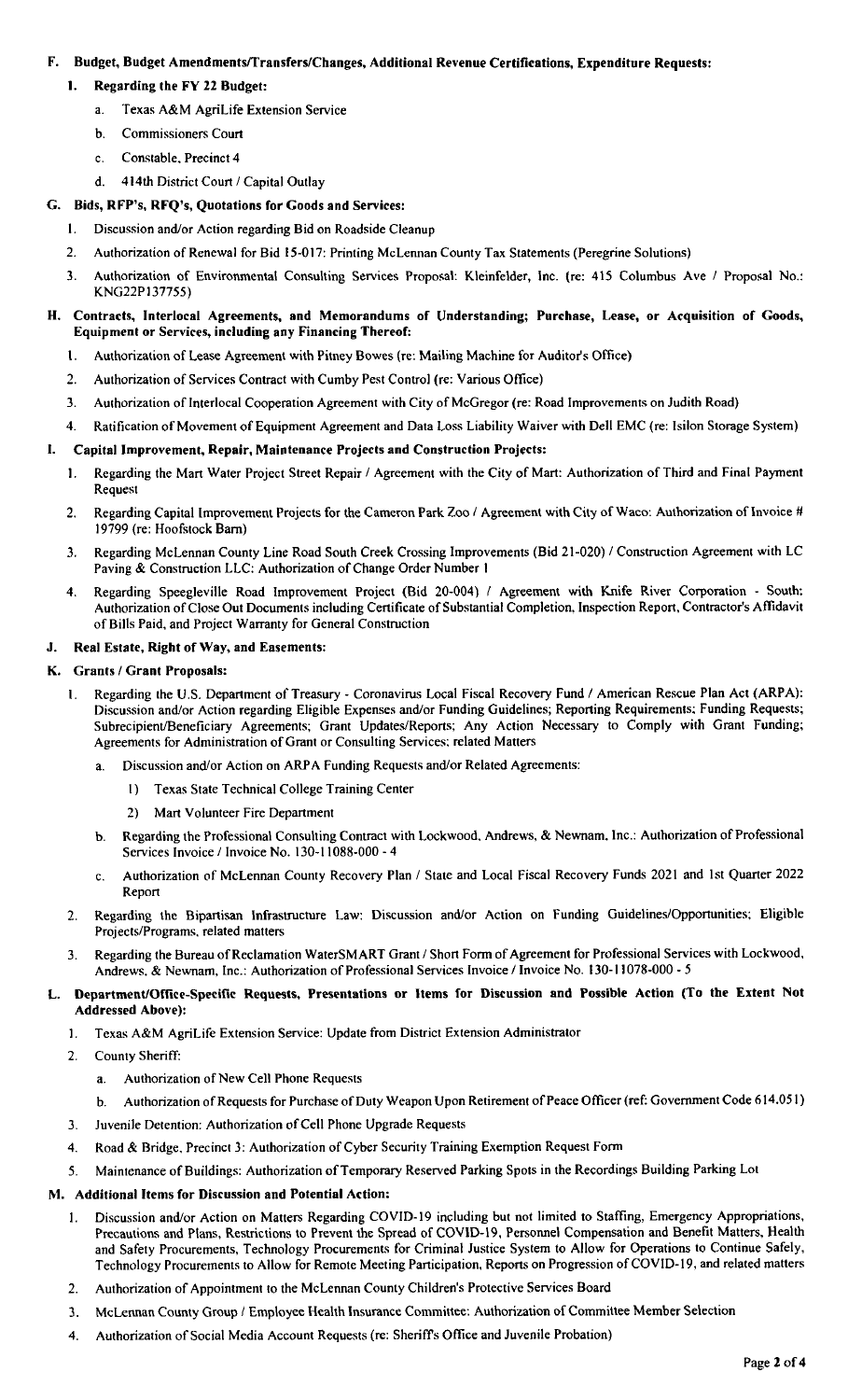- 5. Selection/ Designation of Public Members of the Salary Grievance Committee regarding the FY 23 Budget
- 6. Authorization of Appointments to the McLennan County Historical Commission
- 7. Greater Waco Chamber of Commerce: Monthly Economic Development Report, February 2022
- 8. Approval of Order Authorizing County Engineer to Increase or Decrease Change Orders ( ref: Local Government Code 262. 031( h))
- 9. Authorization of Tax Equity and Fiscal Responsibility Act( TEFRA) Approval of Financing/ Loans relative to Live Oak Classical School Solely for the Requirements of Section 147(f) of the Internal Revenue Code of 1986, as amended
- 10. City of Robinson: Presentation regarding the Robinson Tax Increment Reinvestment Zone (TIRZ) # 2
- II. GFNY Endurance Sports Series: Presentation from Race Director regarding Waco Race
- 12. Authorization of Intergovernmental Transfers of Funds derived from the County Health Care Provider Participation Fund Mandatory Payments to Provide the Nonfederal Share of a Supplemental Payment Program Authorized Under the Texas Healthcare Transformation and Quality Improvement Program ("Sec 1115") Waiver

#### Americans with Disabilities Compliance Project:

#### O. McLennan County Venue Project: Authorizations for Phase I, II and/or Phase III, including but not limited to:

- Regarding the Architectural Services Agreement with Populous: Authorization of Professional Services Invoices, Pay Applications. Schematic Design Documents: Acceptance of Reports. Updates. related matters
- 2. Regarding the Construction Manager at Risk Agreement with John W. Erwin General Contractor, Inc.: Authorization of Applications and Certificates for Payment. Agreement Addendums, Design Documents: Acceptance of Reports. Updates. related matters
	- a. Status Update on Warranty Walk
- 3. Discussion and/or Action regarding Dedication Monument
- 4. Regarding the Area B Demolition Project / Professional Civil Engineering Services Proposal with Walker Partners. LLC: Authorization of Engineering / Surveying Services Invoice (re: Services through 2/22/22 / Invoice No. 0103140.03-21936)

#### P. McLennan County Radio Tower Project/ Multiple Site Expansion to Existing Simulcast Communication System:

- Work Session Items (unless otherwise identified above, no action will be taken, but these matters will be discussed):
	- 1. Discussion regarding Criminal Justice Issues: Updates on the Electronic Monitoring Program: Coordinating the McLennan County Criminal Justice System / Criminal Justice Process / Veterans & Mental Health Courts; Courthouse Security: Public Nuisance Reporting& Enforcement Process: Reintegration Programs; Updates from the Associate Judge: related matters
	- 2. Discussion regarding Capital Expenditures: including Time Schedule for Capital Outlay / Recommendations from the Finance Committee on the Spending Policy/ Equipment Financing, related matters
	- 3. Discussion regarding County Property: including Space Availability & Utilization of County Buildings/Law Library. Utilization Planning. Consultant, Joint Facilities Master Plan or Study: Space and Office Allocations: Tradinghouse Lake/ Park; Tradinghouse Pavilion Rental; Updates regarding ADA Capital Improvements: Updates regarding Road Projects including Speegleville Road, and/or Chapel Road: County Off-System Bridge Repair/Maintenance, Judicial Center Feasibility Study, related matters
	- 4. Discussion regarding Rural Transit District: including Rural/Public Transportation Updates / Reports, related matter
	- 5. Discussion regarding Voting Machine Equipment/ Upgrades
	- 6. Discussion regarding State and Local Corona virus Fiscal Recovery Funds
	- 7. Discussion regarding Workforce Training Programs

#### R. Executive/Closed Session

- 1. Section 551.071 of the Government Code (V.C.T.A.): An executive/closed session will be held so that the Commissioners Court can seek and receive legal advice from its attorneys regarding pending or threatened litigation, settlement offers, claims, or other matters for which the attorneys' duties to their client under the Texas State Bar Disciplinary Rules of Professional Conduct Conflicts with the Open Meetings Act( Ch. 551. Gov. Code) if necessary fora subject contained on this agenda. and advice dealing with pending litigation. administrative claims or notices. and legal effects, liabilities, and legal options including but not limited to claims arising from Opioid Litigation. Civil Rights Cases. Tort Claims, or Other Pending or Threatening Litigation
- 2. Section 551.072 of the Government Code (V.C.T.A.): Regarding Real Property, including, but not limited to: (1) Right-Of-Way Acquisitions re: Expansion / Repair Project/s; and/or (2) Real Estate Purchase / Sale / Transfer / Trade / Offers to Purchase, Acquisition / Value / Donations of Real Property / Leases relative to Real Property. including, but not limited to. Potential Properties for Use by County / Public Facilities & Valuation of Current Property for Trade or Sale: Property transactions necessary to accommodate the footprint of' the McLennan County Venue Project
- 3. Section 551.074 of the Government Code (V.C.T.A.): Regarding Personnel Matters including but not limited to: Personnel Review/ Evaluation of Commissioners Court Appointed Department Heads: Employment, Appointment, Termination. Hearing Grievances Against Employees or Public Officials: Incentive Pay: Personnel Matters Identified in any Open Session Item if Necessary, and related matters
- 4. Section 551.076 of the Government Code (V.C.T.A.): Deliberations regarding Security Devices or Security Audits
- 5. Section 551.087 of the Government Code (V.C.T.A): Regarding Economic Development Negotiations including, but not limited to (1) Discussion of Commercial / Financial Information Received from a Business Prospect/s; (2) Pending Negotiations / Potential Prospects and Projects; and/or (3) Discussion re: Offers of Financial or Other Incentives to Business Prospect/s
- 6. Section 551.089 of the Government Code (V.C.T.A.): Regarding Security Devices or Security Audits; including but not limited to (1) security assessments or deployments relating to information resources technology: (2) network security information as described by Section 2059.055(b); or (3) the deployment, or specific occasions for implementation, of security personnel, critical infrastructure, or security devices
- 

S. Adjourn Signed this 1st day of April. 2022 Scott M. Felson

SCOTT M. FELTON, County Judge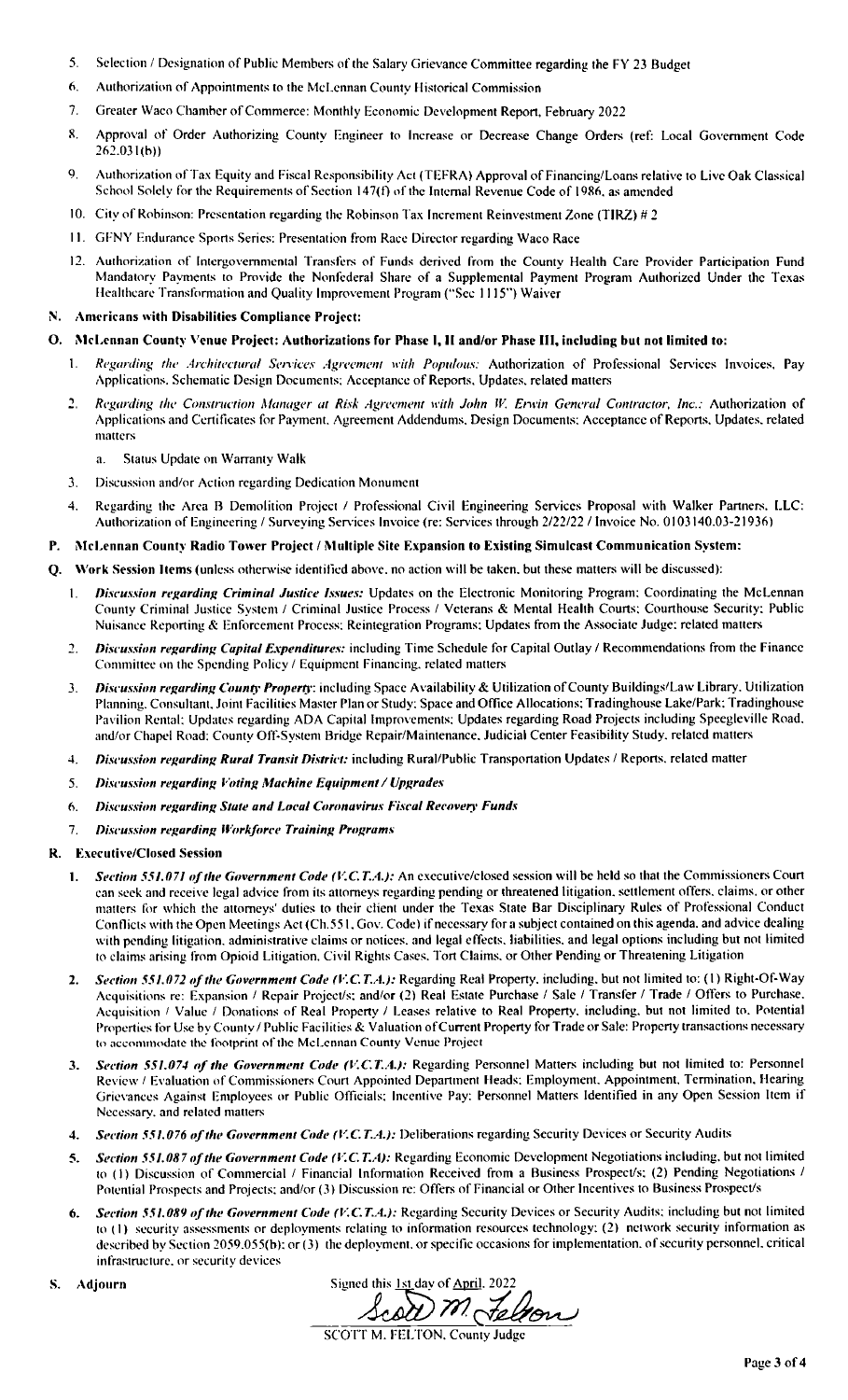#### STATE OF TEXAS \* COUNTY OF McLENNAN \*

I. J.A. "ANDY" HARWELL, County Clerk, and the Ex-Officio Clerk to the Commissioners Court, hereby certify that the above and foregoing is a true and correct copy of a NOTICE OF MEETING posted by me at the Courthouse door in Waco, McLennan County, Texas.<br>where notices are customarily posted this 1st day of April. 2021.

Witness my hand and seal of office at Waco. McLennan County. Texas the <u>1st</u> day of <u>April</u>. 2022 at  $\frac{/0.50}{\,}$  a.m.

J. A. " ANDY" IIARWELL. County Clerk SEAL) McLennan County. Texas

BY: Wepceton Journ Perkins (Deputy)

Notice: Persons with disabilities in need of auxiliary aide or services may contact the County Judge's Office. (254) 757-5049, prior to the meeting date

> J.A. "ANDY" HARWELL, County Clerk McLennan County, Texas

# FILED: **APR 0 5 2022**

By Myrcetez Gowan-Perkins, Deputy